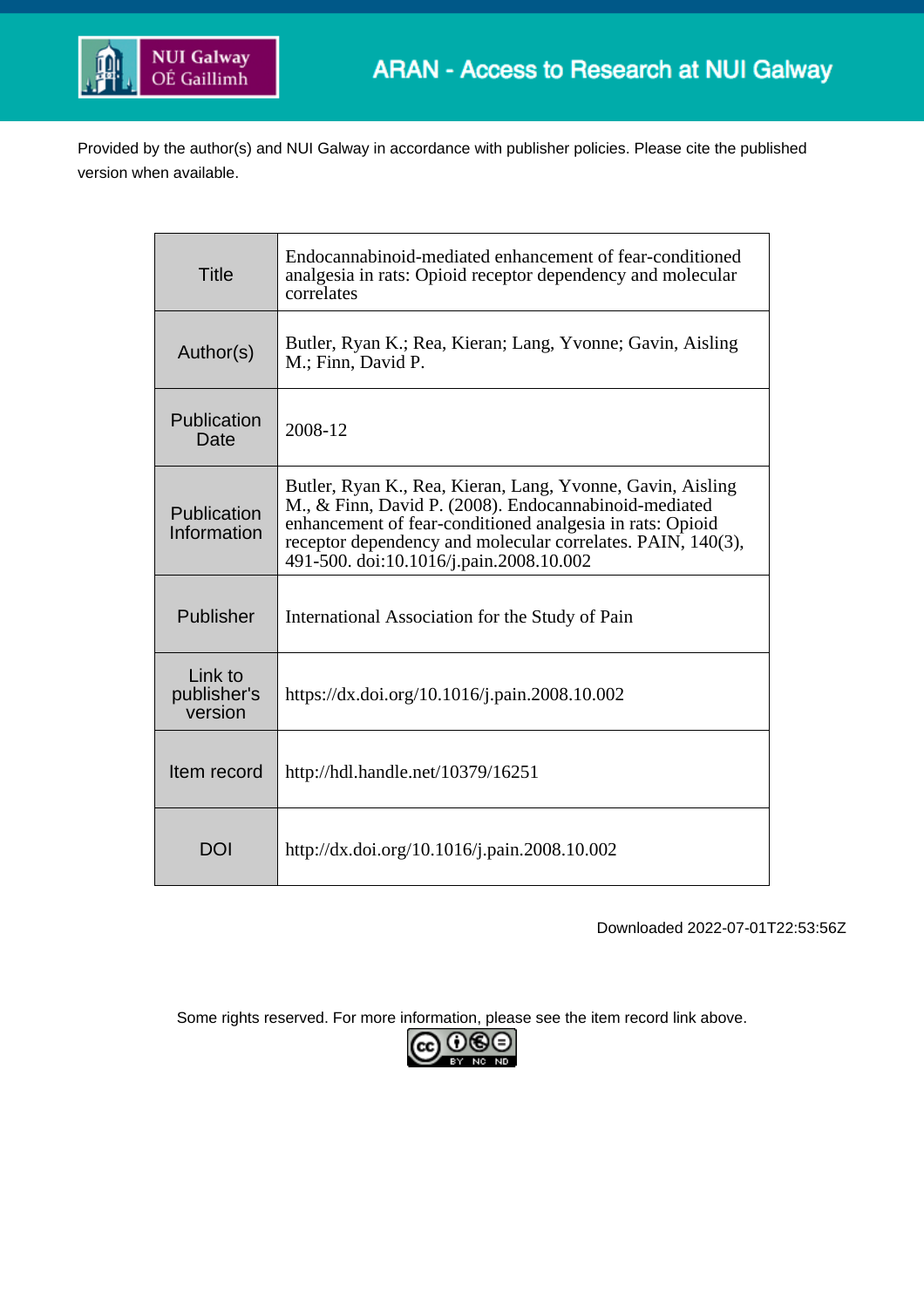

Pain xxx (2008) xxx–xxx



www.elsevier.com/locate/pain

# $\sum_{n=1}^{\infty}$  Endocannabinoid-mediated enhancement of <sup>3</sup> fear-conditioned analgesia in rats: Opioid receptor dependency and molecular correlates

<sup>5</sup> Ryan K. Butler, Kieran Rea, Yvonne Lang, Aisling M. Gavin, David P. Finn \*

6 Department of Pharmacology and Therapeutics, NCBES Neuroscience Cluster and Centre for Pain Research, 7 National University of Ireland, University Road, Galway, Ireland

8 Received 30 April 2008; received in revised form 5 October 2008; accepted 7 October 2008

#### 10 Abstract

 $\overline{Q}$ 

It<br>itionned analgesia in rats: Opioid receptor dep<br>and molecular correlates<br>and molecular correlates<br>Butler, Kieran Rea, Yvonne Lang, Aisling M. Gavin, David<br>
memorial of Phammadogy and Therapenties. NGBES Neuroscine Class The opioid and endocannabinoid systems mediate analgesia expressed upon re-exposure to a contextually aversive stimulus (fear- conditioned analgesia; FCA), and modulate the mitogen-activated protein kinase (MAPK) pathway. However, an interaction between the opioid and endocannabinoid systems during FCA has not been investigated at the behavioural or molecular level. FCA was modeled in male Lister-hooded rats by assessing formalin-evoked nociceptive behaviour in an arena previously paired 15 with footshock. Administration of the fatty acid amide hydrolase and endocannabinoid catabolism inhibitor, URB597 (0.3 mg/ kg, i.p.), enhanced expression of FCA. The opioid receptor antagonist, naloxone, attenuated FCA and attenuated the URB597- 17 induced enhancement of FCA. SR141716A (CB<sub>1</sub> antagonist) and SR144528 (CB<sub>2</sub> antagonist) also attenuated the URB597-mediated enhancement of FCA. Expression of FCA was associated with increased relative phospho-ERK2 expression in the amygdala, an effect blocked by naloxone, SR141716A, and SR144528. Furthermore, URB597-mediated enhancement of FCA was associated with reduced phospho-ERK1 and phospho-ERK2 in the amygdala. Phospho-ERK1/2 expression in the hippocampus, prefrontal cortex, and thalamus was unchanged following FCA and drug treatment. None of the drugs affected formalin-evoked nociceptive behaviour or phospho-ERK1/2 expression in non-fear-conditioned rats. These data suggest that endocannabinoid-mediated enhancement of FCA is abolished by pharmacological blockade of opioid receptors as well as  $CB<sub>1</sub>$  or  $CB<sub>2</sub>$  receptors. Both pharmacological enhance- ment (with URB597) and attenuation (with naloxone) of this form of endogenous analgesia were associated with reduced expression of phospho-ERK1/2 in the amygdaloid complex arguing against a causal role for ERK1/2 signaling in the amygdala during expres-sion of FCA or its modulation by opioids or cannabinoids.

 $27$ © 2008 . Published by Elsevier B.V. All rights reserved.

28 Keywords: Pain; Fear; Anxiety; Cannabinoid; Opioid; Extracellular signal-regulated kinase; URB597; Rat; Amygdala 29

# 30 1. Introduction

31 Given the high incidence of co-morbidity of anxiety 32 disorders with persistent pain conditions [41] and 33 recent evidence for altered pain processing in patients

with post-traumatic stress disorder (PTSD) [\[16\],](#page-10-0) stud-34 ies of the neurobiological mechanisms underpinning 35 altered pain-related activity in the presence of condi- 36 tioned aversive stimuli are of fundamental physiologi- 37 cal and potential therapeutic significance. Animal 38 models of fear-conditioned analgesia (FCA) provide 39 a useful tool with which to study the marked reduc- 40 tion in nociception which is expressed upon re-expo- 41 sure to a context previously paired with an aversive 42 stimulus. 43

<sup>&</sup>lt;sup>\*</sup> Corresponding author. Tel.: +353 91 495280; fax: +353 91 525700.<br> *E-mail address*: david.finn@nuigalway.ie (D.P. Finn).<br> *URL:* http://www.nuigalway.ie/pharmacology/Dr\_David\_Finn.<br>
html (D.P. Finn).<br>
0304-3959/\$34.00 E-mail address: [david.finn@nuigalway.ie](mailto:david.finn@nuigalway.ie) (D.P. Finn). [http://www.nuigalway.ie/pharmacology/Dr\\_David\\_Finn.](http://www.nuigalway.ie/pharmacology/Dr_David_Finn. html) [html](http://www.nuigalway.ie/pharmacology/Dr_David_Finn. html) (D.P. Finn).

<sup>0304-3959/\$34.00 © 2008.</sup> Published by Elsevier B.V. All rights reserved.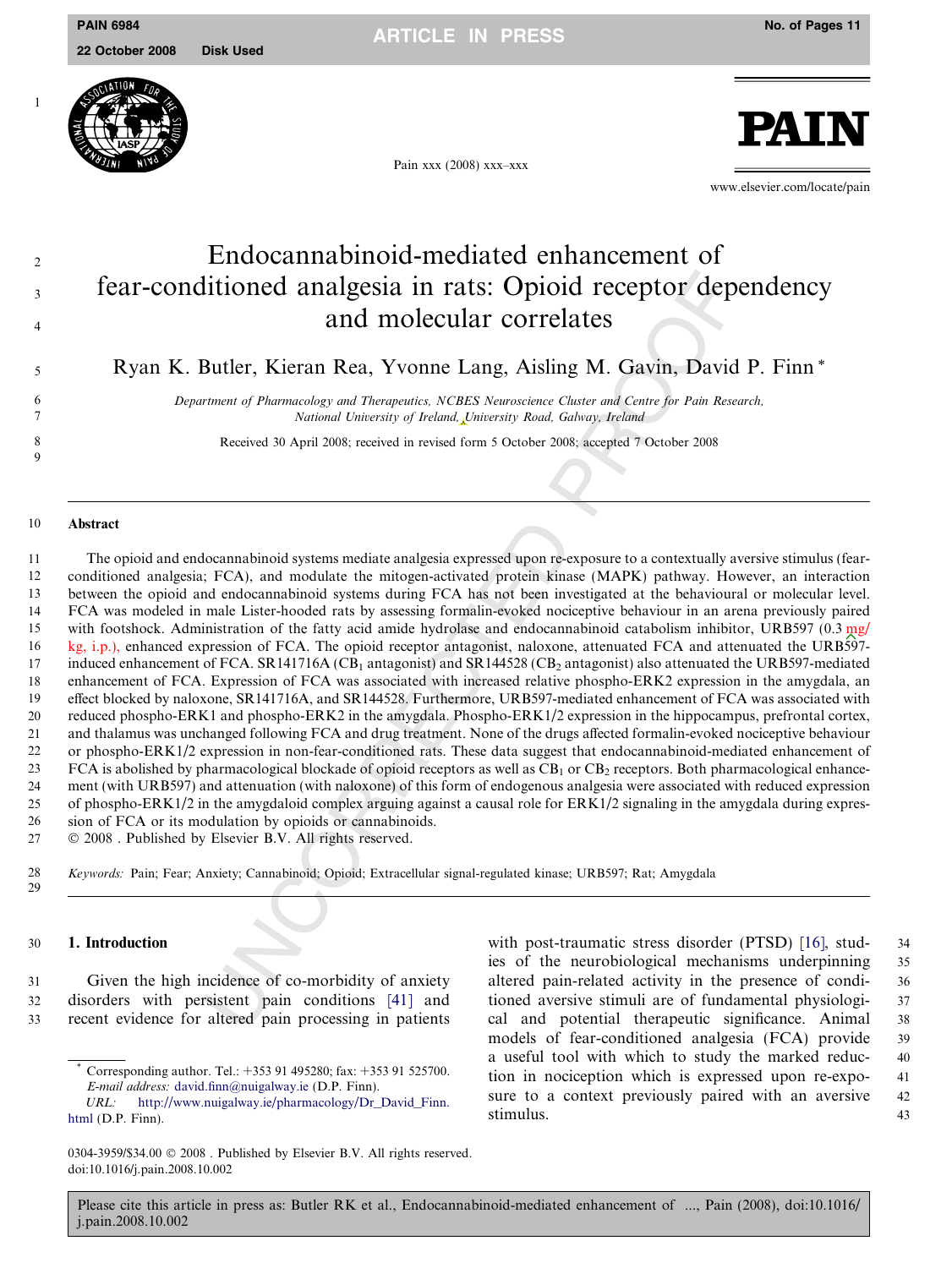PAIN 6984 No. of Pages 11 ARTICLE IN PRESS

2 R.K. Butler et al. / Pain xxx (2008) xxx-xxx

 Pharmacological blockade of mu-opioid receptors attenuates anti-nociception expressed upon exposure to unconditioned [\[27\]](#page-10-0) and conditioned [\[18,19\]](#page-10-0) stressors. However, non-opioid mediated mechanisms are also 48 involved (for review see  $[1]$ ). Several recent studies have implicated the endogenous cannabinoid (endocannabi- noid) system in non-opioid dependent forms of endoge- nous analgesia associated with aversion [\[12,21,42\]](#page-10-0). Conditioned fear in rodents is associated with an increase in endocannabinoids in the basolateral amyg-54 dala [\[29\]](#page-10-0) and pharmacological blockade of  $CB_1$  recep- tors attenuates FCA [\[12\]](#page-10-0). These data suggest that endocannabinoids released in response to conditioned 57 aversive stimuli may act at  $CB_1$  receptors to mediate FCA in a manner similar to that demonstrated for unconditioned stress-induced analgesia [\[21\]](#page-10-0). The present study has tested this hypothesis.

61 The ability of either mu-opioid  $[19]$  or  $CB<sub>1</sub>$  receptor antagonists [\[12\]](#page-10-0) to completely attenuate FCA suggests 63 that signaling through both mu-opioid and  $CB_1$  recep- tors is necessary for the expression of FCA. Indeed, interactions between the endocannabinoid and opioid systems have been suggested at molecular and behav- ioural levels. A recent study proposed the formation of 68  $\mu$ -opioid/CB<sub>1</sub> heterodimers [34]. In addition, a synergis- tic anti-nociceptive effect upon activation of both the opioid and endocannabinoid systems has been demon- strated [\[33,45\].](#page-10-0) However, attenuation of cannabinoid/ opioid-induced anti-nociception by pharmacological or genetic inhibition of opioid/CB<sub>1</sub> receptors appears to be dependent upon the type of noxious stimulus (for review see [\[28\]](#page-10-0)). Here we tested the hypothesis that endocannabinoid-mediated FCA is attenuated or abol- ished following pharmacological blockade of opioid receptors.

 Stimulation of mu-opioid and  $CB_1$  receptors activates similar signal transduction mechanisms including the mitogen-activated protein kinase (MAPK) pathway via phosphorylation of extracellular signal-regulated kinase (ERK)1/2 [\[2,15\].](#page-10-0) Recent evidence demonstrates a role for ERK phosphorylation in the amygdala in regulation of nociceptive responses during persistent inflammatory pain [\[6\].](#page-10-0) In addition, conditioned fear is associated with increased phospho-ERK expression in the amygdala, an 88 effect sensitive to genetic deletion of the  $CB_1$  receptor [5]. Here, we tested the hypothesis that opioid- and endo- cannabinoid-mediated FCA may also be associated with MAPK activation in the amygdala and in other key supraspinal components involved in nociceptive and fear processing (periaqueductal grey [PAG], thalamus, prefrontal cortex, hippocampus).

 The first aim of the present study was to investigate the effects of pharmacological inhibition of fatty acid amide hydrolase (FAAH), the enzyme responsible for the degra- dation of the endocannabinoid, anandamide, on FCA and associated alterations in brain regional MAPK activation. The second aim was to investigate the extent to 100 which the effects of FAAH inhibition were dependent 101 on signaling through  $CB_1$ ,  $CB_2$ , or opioid receptors. 102

#### 2. Materials and methods 103

#### 2.1. Animals 104

m Youter Issense<br>
Theorem is a weak to the constant of the constant of the constant in<br>this in the basolateral amage Margate, Kent, UK) were housed in<br>mabinoids in the basolateral amage Margate, Kent, UK) were housed in<br>A Male Lister-hooded rats (220–260 g; Charles River, 105 Margate, Kent, UK) were housed in groups of 3 in plas- 106 tic bottomed cages  $(45 \times 20 \times 20 \text{ cm})$  containing wood 107 shavings as bedding. Rats were habituated to the new 108 environment and to handling for a minimum of four 109 days after arrival. Animal housing rooms were main- 110 tained at a constant temperature  $(22 \pm 2)$ °C) under stan- 111 dard lighting conditions  $(12:12 \text{ h} \text{ light:} \text{dark}, \text{ lights} \text{ on } 112)$ from 08.00 to 20.00 h). Access to food and water was 113 provided *ad libitum*. Rats weighed between  $\frac{250}{250}$  and 114 310 g on the experimental days. The Lister-hooded 115 strain was chosen for comparison with our previous 116 work demonstrating robust expression of fear-condi- 117 tioned analgesia in this strain and its mediation by the 118 endocannabinoid system [\[12,13,36\].](#page-10-0) All in vivo experi- 119 ments adhered to the guidelines of the Committee for 120 Research and Ethical Issues of IASP [\[46\]](#page-11-0) and were car- 121 ried out following approval from the Animal Ethics 122 Committee, National University of Ireland, Galway, 123 under license from the Department of Health and Chil- 124 dren in the Republic of Ireland and in accordance with 125 EU Directive 86/609. 126

# 2.2. Drug preparation 127

The FAAH inhibitor URB597 [(3'-carbamoyl-biphe- 128 nyl-3-yl-cyclohexylcarbamate) Cayman Chemical, Ann 129 Arbor, Michigan, USA] (0.3 mg/kg), opioid receptor 130 antagonist naloxone hydrochloride dihydrate (Sigma– 131 Aldrich Ireland, Ltd., Dublin, Ireland) (8.56 mg/kg nal- 132 oxone salt or 7 mg/kg free base naloxone),  $CB_1$  receptor 133 antagonist SR141716A [N-(piperidin-1-yl)-5-(4-chloro- 134 phenyl)-1-(2,4-dichlorophenyl)-4-methyl-1-H-pyrazole- 135 3-carboxamide, NIMH Chemical Synthesis Programme: 136 Batch  $\overline{N}$ o. 10937-163-1] (1 mg/kg), and CB<sub>2</sub> receptor 137 antagonist SR144528 [N-[(1s)-endo-1,3,3-timethylbicy- 138 clo[2.2.1]heptan-2-yl]5-(4-choro-3-methylpanyl)-1-(4- 139 methlbenzyl)pyrazole-3-carboxamide, NIMH Chemical 140 Synthesis Programme: Batch No. 11183-173-2] (1 mg/ 141 kg) were all dissolved in ethanol:cremaphor:saline 142 (1:1:18) vehicle on the day of use. The drugs were 143 administered at a volume of 1 ml/kg via the intra-perito- 144 neal (i.p.) route. 145

#### 2.3. Experimental procedures 146

The procedure for inducing fear-conditioned analge-<br>147 sia (FCA) was identical to that which we have described 148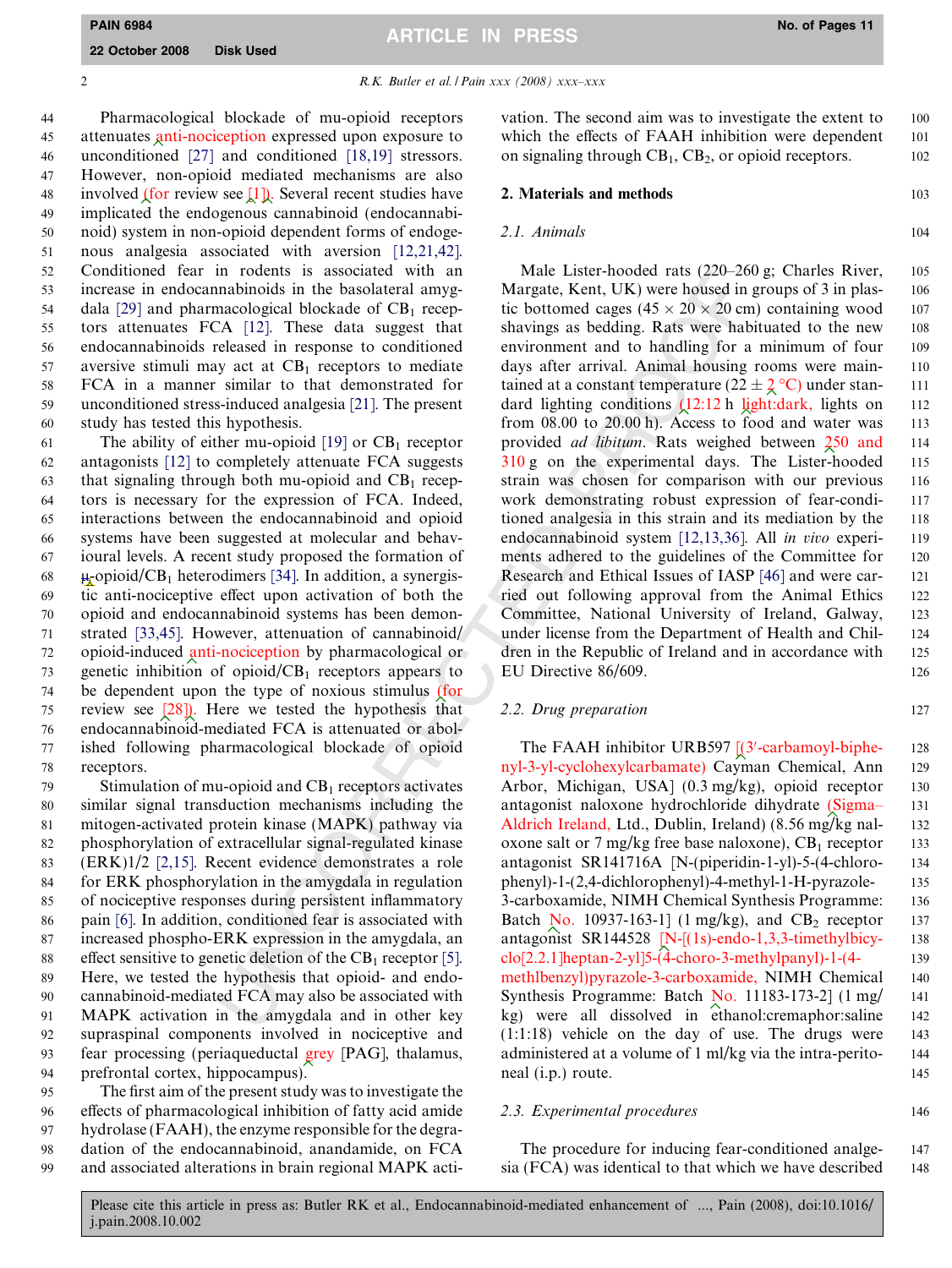3

R.K. Butler et al. / Pain xxx (2008) xxx–xxx

 previously [\[12,13,36\].](#page-10-0) It consisted of two phases, condi-150 tioning and testing, occurring 24  $\frac{1}{2}$  apart. Subjects were randomly assigned to groups and the sequence of testing was randomised in order to minimise any confounding effects of testing procedure.

 On the conditioning day, rats were placed in a Per-155 spex fear-conditioning/observation chamber  $(30 \times 30 \times$ 156 30 cm) and after  $15 \times$  they received the first of 10 foot- shocks (0.4 mA, 1 s duration; LE85XCT Programmer and Scrambled Shock Generator, Linton Instrumenta- tion, Norfolk, UK) spaced 60 s apart. Fifteen seconds after the last footshock, rats were returned to their home cage. The Perspex arena and stainless steel bars were cleaned with 0.5% acetic acid between each conditioning treatment. There were two separate experiments in this study (Experiments 1 and 2). Experiment 1 investigated the effects of the compounds administered on fear-con- ditioned analgesia while Experiment 2 investigated their 167 effects on pain *per se*. There were 9 experimental groups in Experiment 1 (full details below), 8 of which were exposed to the arena and received footshocks while a control group was exposed to the arena for an equiva- lent 9.5-min period without receiving footshocks. In Experiment 2, there were 5 experimental groups, all of which were exposed to the arena without receiving footshocks.

 The test phase of the behavioural experiments began 176 23 h later. In Experiment 1, rats received an i.p. injection of URB597 (0.3 mg/kg) or vehicle and a second i.p. injection of either naloxone (7 mg/kg), SR141716A (1 mg/kg), SR144528 (1 mg/kg), or vehicle. In Experi- ment 2, rats received an i.p. injection of naloxone (7 mg/kg), SR141716A (1 mg/kg), SR144528 (1 mg/kg) or URB597 (0.3 mg/kg) all co-administered with a sec- ond i.p. vehicle injection. The dose of URB597 and time of administration were chosen on the basis of previous studies demonstrating its efficacy in rats [22,25] and pilot work in our laboratory demonstrating that this dosing regime enhanced FCA without affecting formalin- evoked nociceptive behaviour per se. Antagonist doses were based on previous studies demonstrating their abil- ity to attenuate FCA without affecting formalin-evoked 191 nociceptive behaviour *per se*  $[12,20]$ ; the time of antago- nist administration was based on our work demonstrat-193 ing that co-administration of  $CB_1$  or  $CB_2$  receptor antagonists with URB597 attenuates the effects of this FAAH inhibitor [\[35\].](#page-10-0) Thirty minutes after i.p. injec- tions, rats were briefly anaesthetised with isofluorane and the diameter of the right hindpaw was measured with Verniers calipers followed by an intra-plantar injec-199 tion of 50 µl formalin  $(2.5\%$  formaldehyde). Exactly 24 h 200 following conditioning, (i.e.  $30 \text{ min}$  after intra-plantar injection of formalin), rats were returned to the Perspex arena previously paired with footshock. Before re-expo- sure, and between animals, the stainless steel bars and the arena were cleaned with 0.5% acetic acid. The study

design resulted in 9 groups in Experiments 1 and 5 205 groups in Experiment 2: Experiment 1:  $\mu$ o fear-condi- 206 tioning + Vehicle + Vehicle (No FC-Veh-Veh), Fear- 207 conditioning + Vehicle + Vehicle (FC-Veh-Veh), Fear- 208 conditioning + Vehicle + URB597 (FC-Veh-URB597),  $209$ Fear-conditioning + Naloxone + URB597 (FC-Nal- 210 URB597), Fear-conditioning  $+$  SR141716A  $+$  URB597 211  $(FC-SR141-URB597)$ , Fear-conditioning +  $SR144528 + 212$ URB597 (FC-SR144-URB597), Fear-conditioning  $+$  213  $Naloxone + Vehicle$  (FC-Nal-Veh), Fear-condition- 214  $ing + SR141716A + Vehicle (FC-SR141-Veh), Fear-con-215$ ditioning  $+$  SR144528  $+$  Vehicle (FC-SR144-Veh); 216

s unrator, 1. Fr. Sx. Frogrammer<br>
Subsety Cre-Sx. V+P-COR-SY-1 (PC-NaI-Yeh), Texnet CRC-SX-1 (PC-NaI-Yeh), a<br>speed 60 s apart. Fiften seconds ing + SR144716A + Vehicle (FC-SNaI-Yeh),<br>
speed 60 s apart. Fiften seconds ing  $\equiv$  eriment 2: No fear-conditioning + Vehicle + 217 Vehicle (No FC-Veh-Veh), No fear-conditioning  $+$  nal- 218 oxone + vehicle (No FC-Nal-Veh), No fear-condition- 219  $ing + SR141716A + vehicle (No FC-SR141-Veh), No$  220 fear-conditioning  $+$  SR144528 + vehicle (No FC-SR144- 221) Veh), No fear-conditioning  $+ \text{URB}597 + \text{ vehicle}$  (No 222 FC-URB597-Veh). A bat detector (Batbox Duet, Bat- 223 box Ltd., West Sussex, UK) was used to detect ultra- 224 sonic vocalisation in the 22 kHz range and behaviours 225 were recorded for 15 min from a video camera located 226 beneath the observation chamber. This 30–45 min 227 post-formalin interval was chosen on the basis of previ- 228 ous studies demonstrating that formalin-evoked noci- 229 ceptive behaviour is stable over this time period and 230 that fear-conditioned analgesia and conditioned fear 231 expressed during this period is  $CB_1$ -dependent 232  $[12, 14, 36]$ . Following the 15-min re-exposure, rats were 233 removed from the arena and rapidly decapitated. The 234 brains were quickly removed and discrete brain areas 235 (amygdaloid complex, hippocampus, periaqueductal 236 grey, prefrontal cortex, and thalamus) were dissected 237 on an ice-cold plate, snap frozen on dry ice and stored 238 at 80 C prior to Western Immunoblotting. A post- 239 mortem measurement of the diameter of the right hind-<br>240 paw was made using Verniers calipers. Recorded behav- 241 iour was scored for nociceptive, aversive, and general 242 behaviours. 243

# 2.3.1. Behavioural analysis 244

Behaviour was analysed using the Observer<sup>®</sup> 5.0 soft- $245$ ware package (Noldus Information Technology, 246 Wageningen, The Netherlands), which allowed for con- 247 tinuous event recording over each 15 min trial. A trained 248 rater blind to the experimental conditions assessed 249 behaviour. Formalin-evoked nociceptive behaviour 250 was scored according to the weighted composite pain 251 scoring technique (CPS-WST<sub>0,1,2</sub>) described by Watson 252 et al. [\[44\]](#page-11-0). According to this method, pain behaviours 253 are categorised as time spent raising the paw above the 254 floor without contact with any other surface (pain 1) 255 and holding, licking, biting, shaking or flinching the 256 paw (pain 2) to obtain a composite pain score 257  $(CPS = (pain 1 + 2(pain 2))/(total duration of analysis 258)$ period). Formalin-induced oedema was assessed by 259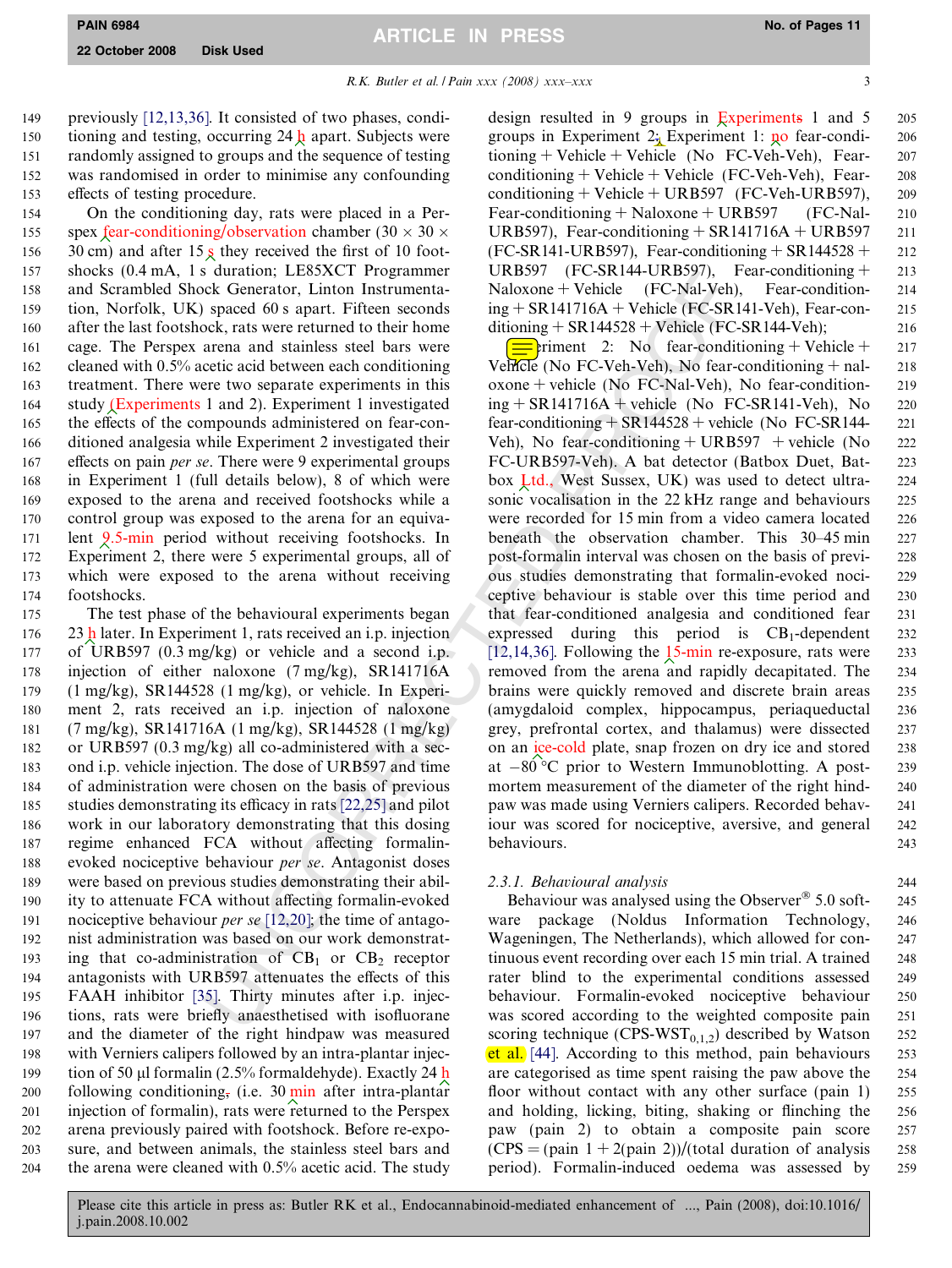4 R.K. Butler et al. / Pain xxx (2008) xxx–xxx

 measuring the difference between the post-mortem diameter of the right hind paw and that measured before formalin administration. Aversive behaviour assessed included duration of freezing (cessation of all visible movement except that necessary for respiration) while emitting 22 kHz ultrasonic vocalisations. General exploratory and locomotor behaviours assessed included duration of sniffing, walking, grooming, rear-ing and rearing frequency.

# 269 2.4. Western immunoblotting

2.5. Statistical analysis<br>
using Solution (10) at Usys STSS statistical package was used<br>
using Levence's test. Student's pair<br>
using Levence's test. Student's pair<br>
using Levence's test. Student's pair<br>
undultiple to ana 270 Frozen brain tissue was lysed at a ratio of 10 µl lysis buffer (80 mM sodium b-glycerophosphate, 1 mM dithi- othreitol, 1 mM sodium fluoride, pH to 7.6) containing protease inhibitor cocktail (Sigma–Aldrich Ireland, Ltd., Dublin, Ireland) per 1 lg tissue weight. Tissue was homogenised in a 1.5 ml microcentrifuge tube using a pellet pestle cordless motor with polypropylene attach- ment (Sigma–Aldrich Ireland, Ltd., Dublin, Ireland) 278 and centrifuged at  $14,240g$  for  $15 \text{ min}$  at  $4 \text{ }^{\circ}\text{C}$ . The supernatant was collected and Bradford assay was per- formed [\[3\]](#page-10-0) to determine protein levels. Samples were diluted in ice-cold lysis buffer to give equal protein con- centrations followed by addition of sample buffer (50 mM Tris–HCl, 1.84% SDS, 8% Glycerol, 2% bromo- phenol blue, and 5% 2-mercaptoethanol). Lysates were 285 heated at 95 °C for  $\frac{5}{2}$  min. The proteins (40 µg in 20 µl of each sample) were then separated under reducing conditions by SDS–PAGE using 12% polyacrylamide gels and electroblotted onto a nitrocellulose protran membrane (0.2 lm; VWR International, UK). Mem- branes were rocked in blocking solution (5% milk,  $0.5\%$  Tween 20 in TBS) for two hours. Separate mem- branes were incubated in primary antibody diluent 293 (2.5% milk, 0.05% Tween 20 in TBS) overnight at  $4^{\circ}$ C containing anti-ERK1/2 (1:5000) or anti-phospho- ERK1/2 (1:2000) (Cell Signaling Technologies, Boston, MA, USA). Membranes were then rocked at room tem- perature in secondary antibody solution (2.5% BSA, 0.05% Tween 20 in TBS) containing secondary antibod- ies (1:10,000; peroxidase-conjugated AffiniPure mouse anti-rabbit IgG heavy and light antibodies; Jackson ImmunoResearch Europe Ltd., Newmarket, Suffolk, UK). Chemiluminescence and film development were performed under safe light conditions. Membranes were exposed to chemiluminescent reagents (Thermo Fisher 305 Scientific Inc., Rockford, IL, USA) for 5 min followed by exposure to film (Hyperfilm ECL; GE Healthcare UK Ltd., Little Chalfont, Buckinghamshire, UK) for  $308 \frac{1-10 \text{ s}}{1}$  depending on the protein. The bands on all films were quantified using densitometric analysis on ImageJ 310 (<http://www.rsb.info.nih.gov/ij/>) with an inverted lookup table. Background integrated density values were computed and subsequently subtracted from band integrated density values to obtain corrected integrated

density values. Normalized values for the western blot 314 data were obtained by dividing the corrected integrated 315 density values for the phospho-ERK bands by the cor- 316 rected integrated density value for the total ERK bands. 317 The normalized values were divided by the control 318 group (No FC-Veh-Veh) to obtain a percentage control 319 value. 320

#### 2.5. Statistical analysis 321

SPSS statistical package was used to analyse all 322 data. All data were tested for equality of variance 323 using Levene's test. Student's paired  $t<sub>z</sub>$  test was used 324 to analyse the change in paw diameter following for- 325 malin administration and an unpaired  $t<sub>z</sub>$  test was used 326 to compare behaviour and phospho-ERK1/2 expres- 327 sion in non-fear-conditioned vehicle-treated rats versus 328 fear-conditioned vehicle-treated rats. Two-way analysis 329 of variance was used to assess the effects of URB597 330 (factor 1) and antagonist treatment (factor 2) on 331 behavioural and protein expression data in fear-condi-<br>332 tioned rats. Post hoc pairwise comparisons were made 333 using Fisher's LSD test when appropriate. Data were 334 considered significant when  $P \le 0.05$ . Results are 335 expressed as group means  $\pm$  standard error of the 336 mean  $(\pm$ SEM). 337

# **3. Results** 338

# 3.1. Effects of drugs on fear-conditioned analgesia 339

Intra-plantar injection of formalin produced robust 340 licking, biting, shaking, flinching and elevation of the 341 injected paw as indicated by the composite pain score 342 (CPS) ([Fig. 1A](#page-5-0) and B). Fear-conditioned rats treated 343 with vehicle displayed significantly less formal in-evoked 344 nociceptive behaviour (i.e. CPS) compared with the non- 345 fear-conditioned rats treated with vehicle ([Fig. 1](#page-5-0)A, FC- 346 Veh-Veh vs. No FC-Veh-Veh), confirming the expres-<br>347 sion of fear-conditioned analgesia (FCA). Systemic 348 administration of naloxone, but not SR141716A or 349 SR144528, significantly attenuated FCA ([Fig. 1](#page-5-0)A, FC- 350 Nal-Veh vs. FC-Veh-Veh). Administration of the 351 FAAH inhibitor, URB597, significantly enhanced the 352 expression of FCA [\(Fig. 1A](#page-5-0), FC-Veh-URB597 vs. FC- 353 Veh-Veh). This URB597-induced enhancement of 354 FCA was blocked by co-administration of naloxone, 355 SR141716A, or SR144528 [\(Fig. 1](#page-5-0)A, FC-Nal/SR141/ 356 SR144-URB597 vs. FC-Veh-URB597). 357

Importantly, none of the drugs investigated (nalox- 358 one, SR141716A, SR144528, or URB597) had any sig- 359 nificant effect on formalin-evoked nociceptive 360 behaviour in non-fear-conditioned rats ([Fig. 1](#page-5-0)B, No 361 FC-Nal/SR141/SR144/URB597-Veh vs. No FC-Veh- 362  $Veh$ ).  $363$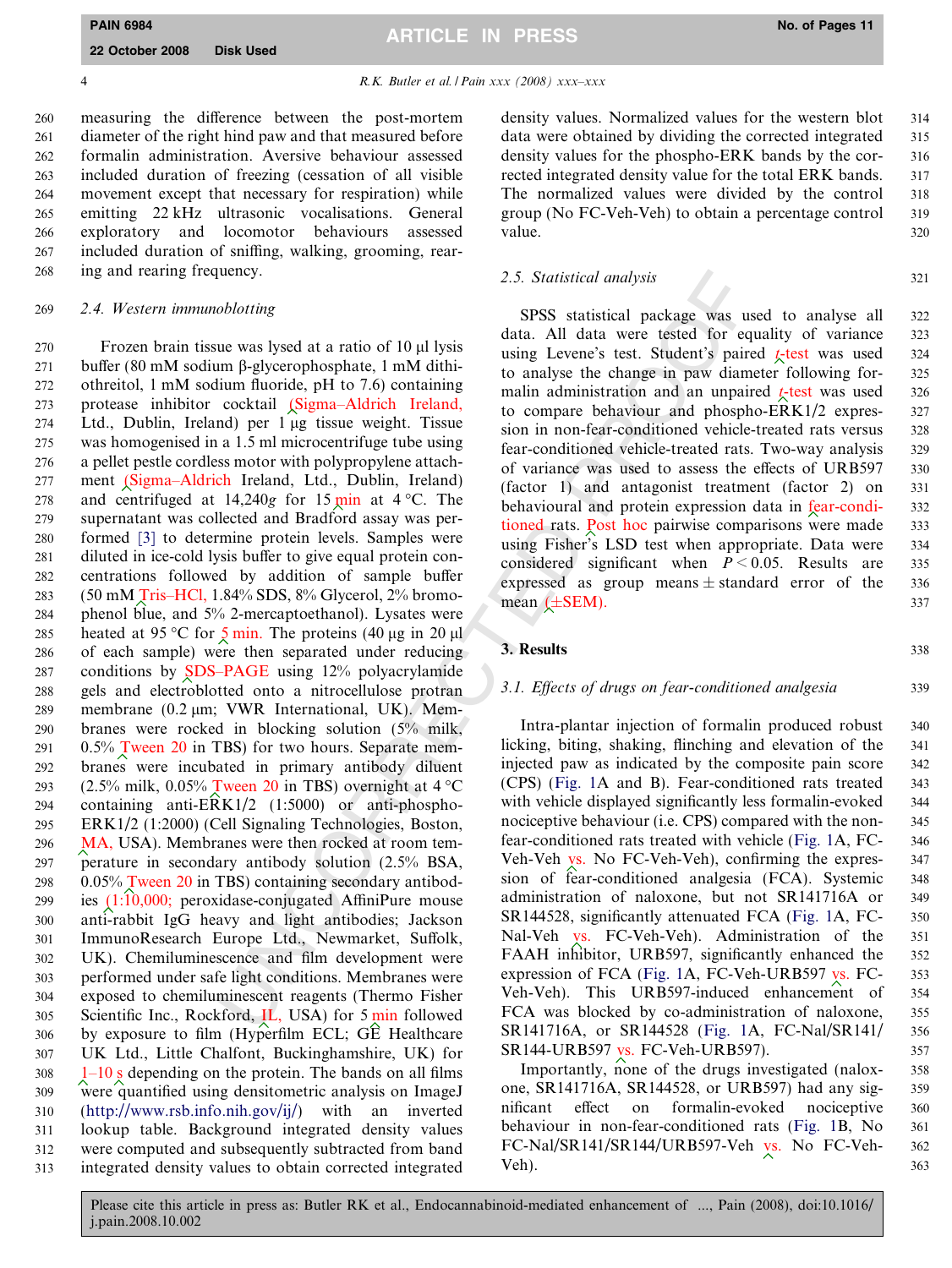<span id="page-5-0"></span>PAIN 6984 No. of Pages 11 ARTICLE IN PRESS

R.K. Butler et al. / Pain xxx (2008) xxx–xxx





Fig. 1. (A) Effects of naloxone, SR141716A, and SR144528 on fearconditioned analgesia in formalin-treated rats and its enhancement by the FAAH inhibitor URB597.  $**P < 0.001$  vs. No FC-Veh-Veh (Student's *t*-test,  $P < 0.0005$ ),  $^{+++}P < 0.001$ ,  $^{+}P < 0.05$  vs. FC-Veh-Veh,  $^{#HH}P < 0.001$ ,  $^{#H}P < 0.01$ ,  $^{#}P < 0.05$  vs. FC-Veh-URB597 (twoway ANOVA followed by Fisher's post hoc test) (main effect of antagonist:  $F_{3,102} = 14.825$ ,  $P \le 0.0005$ ). (B) Effects of naloxone, SR141716A, SR144528, and URB597 on formalin-evoked nociceptive behaviour in non-fear-conditioned rats. Data are means  $\pm$  SEM  $(n = 10-14)$ . CPS (composite pain score of formal n-evoked nociceptive behaviour). FC (fear conditioning), Veh (vehicle), Nal (Naloxone, 7 mg/kg, i.p.), SR141 (SR141716A, 1 mg/kg, i.p.), SR144 (SR144528, 1 mg/kg, i.p.).

# 364 3.2. Effects of drugs on conditioned aversive behaviour

VBRS97<br>
URBS97<br>
URBS97<br>
URBS97<br>
URBS97<br>
URBS97<br>
URBS97<br>
URBS97<br>
URBS97<br>
URBS97<br>
URBS97<br>
URBS97<br>
URBS97<br>
URBS97<br>
URBS97<br>
URBS97<br>
URBS97<br>
URBS97<br>
URBS97<br>
URBS97<br>
URBS97<br>
URBS97<br>
COM-MOM (olleaded by Fisher's peach to a diag Fear-conditioned rats receiving systemic administra- tion of vehicle displayed the conditioned aversive behav- iour of freezing while emitting 22 kHz ultrasonic vocalisations compared with non-fear-conditioned vehi- cle-treated rats which did not exhibit any freezing while 370 ultrasounding (Fig. 2, FC-Veh-Veh vs. No FC-Veh- Veh). Systemic administration of the opioid receptor antagonist naloxone significantly reduced the duration of freezing while ultrasounding compared to fear-condi- tioned rats which received vehicle (Fig. 2, FC-Nal-Veh vs. FC-Veh-Veh). In contrast, the duration of freezing while ultrasounding was significantly increased in fear- conditioned rats receiving the FAAH inhibitor URB597 compared to fear-conditioned rats receiving vehicle injections (Fig. 2, FC-Veh-URB597 compared to FC-Veh-Veh). This URB597-induced enhancement of conditioned aversive behaviour was significantly attenuated by co-administration of naloxone, SR141716A, or SR144528 (Fig. 2, FC-Nal/SR141/ SR144-URB597 vs. FC-Veh-URB597). Indeed, co- administration of naloxone with URB597 reduced the duration of conditioned aversive behaviour to levels comparable with rats receiving naloxone alone.



Fig. 2. Effects of naloxone, SR141716A, and SR144528 on conditioned aversive behaviour (duration of freezing while emitting 22 kHz ultrasonic vocalizations) in formalin-treated rats and its enhancement by the FAAH inhibitor URB597. Data are means  $\pm$  SEM ( $n = 11-15$ ). \*\* $P \le 0.01$  vs. No FC-Veh-Veh (Student's *t*-test  $P = 0.01$ ). Negligible value for No FC-Veh-Veh (not displayed).  $^{++}P < 0.01$ ,  $^{+}P < 0.05$  vs. FC-Veh-Veh,  $^{#H#}P < 0.001$ ,  $^{#}P < 0.05$  vs. FC-Veh-URB597 (two-way ANOVA followed by Fisher's post hoc test (main effect of antagonist  $F_{3,103} = 11.87$ ,  $P < 0.0005$ ; antagonist \* URB597  $F_{3,103} = 2.942$ ,  $P = 0.037$ ). FC (fear conditioning), Veh (vehicle), Nal (Naloxone, 7 mg/kg, i.p.), SR141 (SR141716A, 1 mg/kg, i.p.), SR144 (SR144528, 1 mg/kg, i.p.).

# 3.3. Effects of fear-conditioning and drugs on general 388 exploratory/locomotor behaviours and hindpaw oedema 389

Fear-conditioned rats which received a systemic injec-<br>390 tion of vehicle exhibited significantly less walking and 391 grooming behaviours compared with their non-fear-con- 392 ditioned counterparts [\(Table 1,](#page-6-0) FC-Veh-Veh vs. No FC- 393 Veh-Veh). With the exception of a reduction in sniffing 394 behaviour in rats which received URB597 co-adminis- 395 tered with naloxone, SR141716A, or SR144528, com- 396 pared with rats receiving URB597 co-administered 397 with vehicle ([Table 1,](#page-6-0) FC-Nal/SR141/SR144-URB597 398 vs. FC-Veh-URB597), there were no overt effects of 399 antagonists on the general exploratory/locomotor 400 behaviours analysed in fear-conditioned [\(Table 1\)](#page-6-0) or 401 non-fear-conditioned (data not shown) rats. 402

Intra-plantar injection of formalin produced oedema 403 of the treated right hindpaw as indicated by an increase 404 in paw diameter following injection ([Table 1\)](#page-6-0). The mag- 405 nitude of the increase in paw diameter did not differ sig- 406 nificantly between treatment groups. 407

# 3.4. Effects of fear-conditioning and drugs on relative 408 phosphorylation of ERK1/2 expression in the amygdala 409

Levels of relative phospho-ERK2 expression were 410 significantly higher in the amygdala of fear-condi- 411 tioned, formalin-treated rats which received vehicle, 412 compared to their non-fear-conditioned counterparts 413 ([Fig. 3B](#page-7-0); No FC-Veh-Veh vs. FC-Veh-Veh). A simi- 414 lar fear-induced increase in levels of relative phos- 415 pho-ERK1 expression was observed but just failed 416 to reach statistical significance  $(P = 0.071;$  [Fig. 3A](#page-7-0)). 417 Fear-conditioned rats which received naloxone dis- 418 played lower levels of relative phospho-ERK1 and 419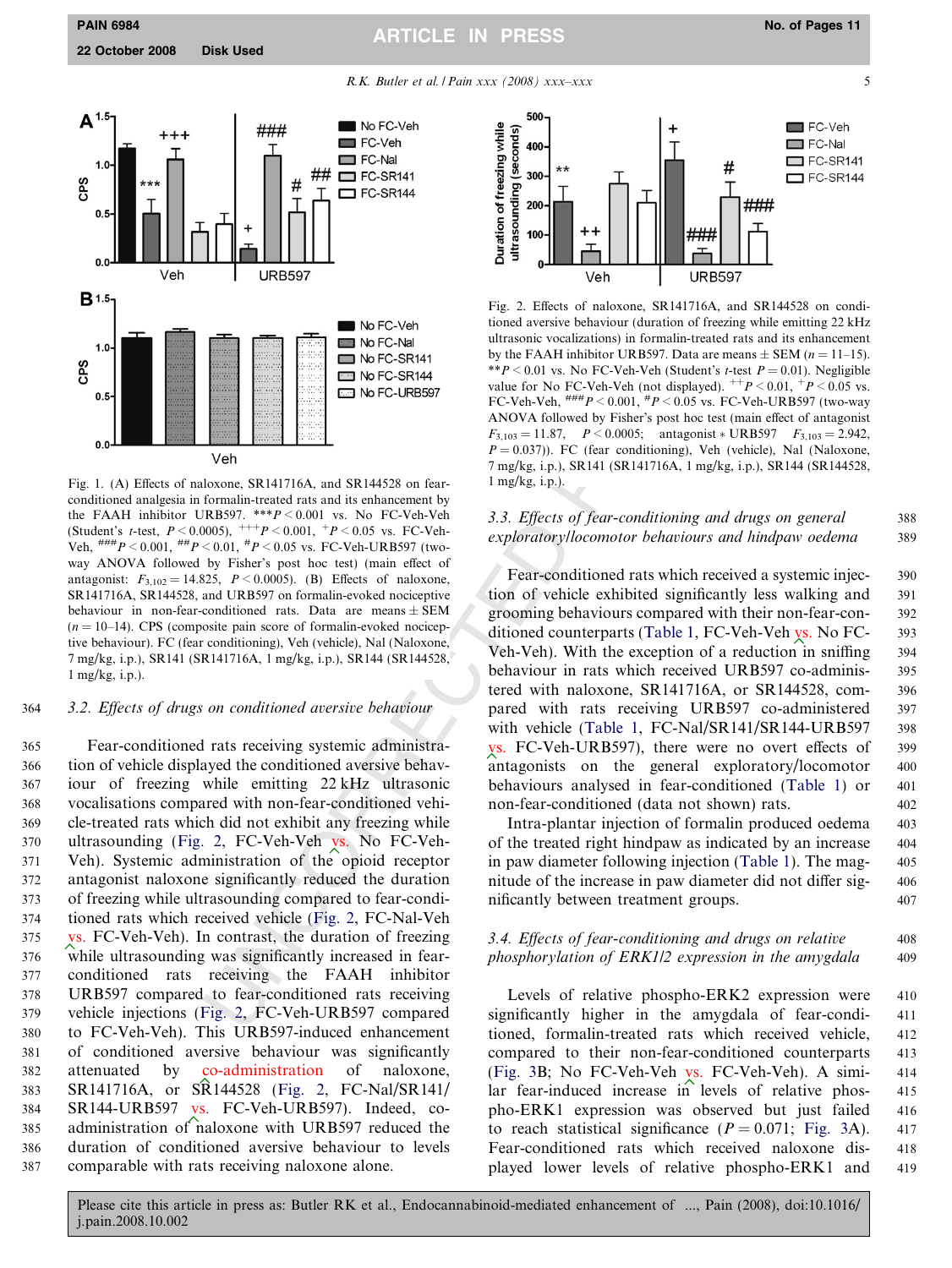# <span id="page-6-0"></span>PAIN 6984 No. of Pages 11 ARTICLE IN PRESS

6 R.K. Butler et al. *I Pain xxx* (2008)  $xxx$ – $xxx$ 

| Table 1                                                                                                                |
|------------------------------------------------------------------------------------------------------------------------|
| Effects of fear conditioning and drugs on general exploratory behaviours and hindpaw oedema in formal in-treated rats. |

|                                  | No FC                | FC                           | FC                  | FC.                  | FC                  | FC                   | FC                           | FC                            | FC                     |
|----------------------------------|----------------------|------------------------------|---------------------|----------------------|---------------------|----------------------|------------------------------|-------------------------------|------------------------|
|                                  | Veh<br>Veh           | Veh<br>Veh                   | Nal<br>Veh          | SR141<br>Veh         | SR144<br>Veh        | Veh<br><b>URB597</b> | Nal<br><b>URB597</b>         | <b>SR141</b><br><b>URB597</b> | SR144<br><b>URB597</b> |
| Sniffing<br>(seconds)            | $49.3 \pm 6.3$       | $42.2 \pm 12.6$              | $26.7 \pm 6.0$      | $24.0 \pm 4.1$       | $38.4 \pm 6.9$      | $65.7 \pm 20.7$      | $22.6 \pm 4.7$ <sup>##</sup> | $27.4 \pm 5.6$ <sup>##</sup>  | $34.4 \pm 6.1^{\#}$    |
| Walking<br>(seconds)             | $35.6 \pm 4.3$       | $14.2 + 3.5$ **              | $20.0 \pm 2.8$      | $13.0 + 3.0$         | $15.0 + 2.7$        | $13.2 + 3.4$         | $16.2 \pm 3.5$               | $13.9 + 2.1$                  | $15.9 \pm 2.9$         |
| Grooming<br>(seconds)            | $42.9 \pm 7.4$       | $20.4 \pm 2.9$ <sup>**</sup> | $15.5 \pm 4.8$      | $33.9 \pm 6.6$       | $30.2 \pm 9.0$      | $24.2 \pm 6.4$       | $15.6 \pm 2.5$               | $28.2 \pm 8.8$                | $20.6 \pm 4.9$         |
| Rearing<br>(seconds)             | $20.9 \pm 5.5$       | $30.7 \pm 8.7$               | $18.2 \pm 6.1$      | $25.3 \pm 9.0$       | $30.6 \pm 5.4$      | $16.3 \pm 3.2$       | $11.1 \pm 3.7$               | $9.7 \pm 3.2$                 | $20.8 \pm 5.9$         |
| Total rears<br>(number)          | $10.5 \pm 2.2$       | $11.2 + 2.4$                 | $10.6 \pm 2.6$      | $9.9 \pm 2.1$        | $14.7 \pm 2.4$      | $10.0 + 2.1$         | $5.5 \pm 1.2$                | $7.1 \pm 1.7$                 | $10.3 \pm 2.3$         |
| $\Delta$ paw<br>diameter<br>(cm) | 0.096<br>$\pm 0.018$ | 0.088<br>$\pm 0.01$          | 0.095<br>$\pm 0.01$ | 0.103<br>$\pm 0.016$ | 0.097<br>$\pm 0.02$ | 0.093<br>$\pm 0.017$ | 0.082<br>$\pm 0.013$         | 0.072<br>$\pm 0.012$          | 0.098<br>$\pm 0.014$   |

Data are means  $\pm$  SEM ( $n = 10-15$ ).

Rearing: main effect of URB597  $F_{1,98}$  = 7.168, P = 0.009. Total rears: main effect of URB597  $F_{1,100}$  = 4.765, P = 0.032)). FC (fear conditioning), Veh (vehicle), Nal (Naloxone, 7 mg/kg, i.p), SR141 (SR141716A, 1 mg/kg, i.p.), SR144 (SR144528, 1 mg/kg i.p.).

 $*$  P  $\leq$  0.05 vs. FC-Veh-URB597 (two-way ANOVA followed by Fisher's post hoc test) (sniffing: main effect of antagonist  $F_{3,100} = 3.779$  $P = 0.013$ .

##  $P \le 0.01$ .<br>\*\*  $P \le 0.01$  vs. No FC-Veh-Veh (Student's t-test: Walking  $P = 0.001$ ; Grooming  $P = 0.009$ ).

 $20.4 + 29$   $18.3 + 4.8$   $33.9 + 6.6$   $30.2 + 9.9$   $24.2 + 6.4$   $16.3 + 2.3$   $22.11 + 1.3.7$   $9.7$ <br>  $10.4 + 2.4$   $10.6 + 2.6$   $9.9 + 2.1$   $14.7 + 2.4$   $10.0 + 2.1$   $15.4 + 1.4$   $10.0 + 2.1$   $10.0 + 2.1$   $10.0 + 2.1$   $10.0 + 2.1$   $10.0 +$  phospho-ERK2 expression in the amygdala, com- pared to fear-conditioned rats which received vehicle 422 ([Fig. 3](#page-7-0)A and B; FC-Nal-Veh vs. FC-Veh-Veh). Adminis- tration of SR141716A or SR144528 also significantly attenuated the fear-induced increase in levels of relative phospho-ERK2 expression in the amygdala, compared to fear-conditioned rats which received vehicle 427 ([Fig. 3](#page-7-0)B; FC-SR141/SR144-Veh vs. FC-Veh-Veh). Sys- temic administration of URB597 significantly reduced levels of relative phospho-ERK1 and phospho-ERK2 expression in the amygdala of fear-conditioned rats com- pared to fear-conditioned rats receiving vehicle (Fig. 3A and B; FC-veh-URB597 compared to FC-Veh-Veh). 433 Co-administration of the  $CB<sub>2</sub>$  receptor antagonist SR144528 significantly attenuated the inhibitory effects of URB597 on relative phospho-ERK1 and phospho- ERK2 expression in the amygdala (Fig. 3A and B; FC-SR144-URB597 compared to FC-Veh-URB597) 438 while co-administration of the  $CB<sub>1</sub>$  receptor antagonist SR141716A attenuated the effect of URB597 on phospho-ERK2 only (Fig. 3B; FC-SR141-URB597 com- pared to FC-Veh-URB597). Co-administration of nalox- one had no significant effect on URB597-induced alterations in relative phospho-ERK1/2 expression in the amygdala.

 None of the drugs investigated (naloxone, SR141716A, SR144528, or URB597) had any significant effect on relative phospho-ERK1 or phospho-ERK2 expression in the amygdala of non-fear-conditioned rats 449 ([Fig. 3C](#page-7-0) and D, No FC-Nal/SR141/SR144/URB597- Veh vs. No FC-Veh-Veh).

# 3.5. Effects of fear-conditioning and drugs on relative 451 phosphorylation of ERK1/2 expression in the PAG 452

Fear-conditioning had no significant effect on levels of 453 relative phospho-ERK1 and phospho-ERK2 expression 454 in the PAG of formalin-treated rats [\(Fig. 4\)](#page-8-0). However, 455 administration of the CB <sup>2</sup> receptor antagonist, 456 SR144528, or the FAAH inhibitor, URB597, signifi- 457 cantly increased levels of relative phospho-ERK1 and 458 phospho-ERK2 expression in the PAG of fear-condi- 459 tioned, formalin-treated rats compared to their vehicle- 460 treated counterparts ([Fig. 4](#page-8-0)A and B, FC-SR144 or FC- 461) Veh-URB597 vs. FC-Veh-Veh). Administration of nal- 462 oxone or SR141716A had no significant effect on phos- 463 pho-ERK1 and phospho-ERK2 expression in the PAG. 464

None of the drugs investigated (naloxone, 465 SR141716A, SR144528, or URB597) had any significant 466 effect on relative phospho-ERK1 or phospho-ERK2 467 expression in the PAG of non-fear-conditioned rats 468 (Fig. 4C and D, No FC-Nal/SR141/SR144/URB597- 469 Veh vs. No FC-Veh-Veh). 470

# 3.6. Effects of fear-conditioning and drugs on relative 471 phosphorylation of ERK1/2 expression in the 472 hippocampus, prefrontal cortex, and thalamus 473

There were no significant effects of fear-conditioning 474 or drug treatment on relative levels of phospho-ERK1 475 or phospho-ERK2 expression in the hippocampus, pre- 476 frontal cortex, or thalamus of formalin-treated rats 477 (data not shown). 478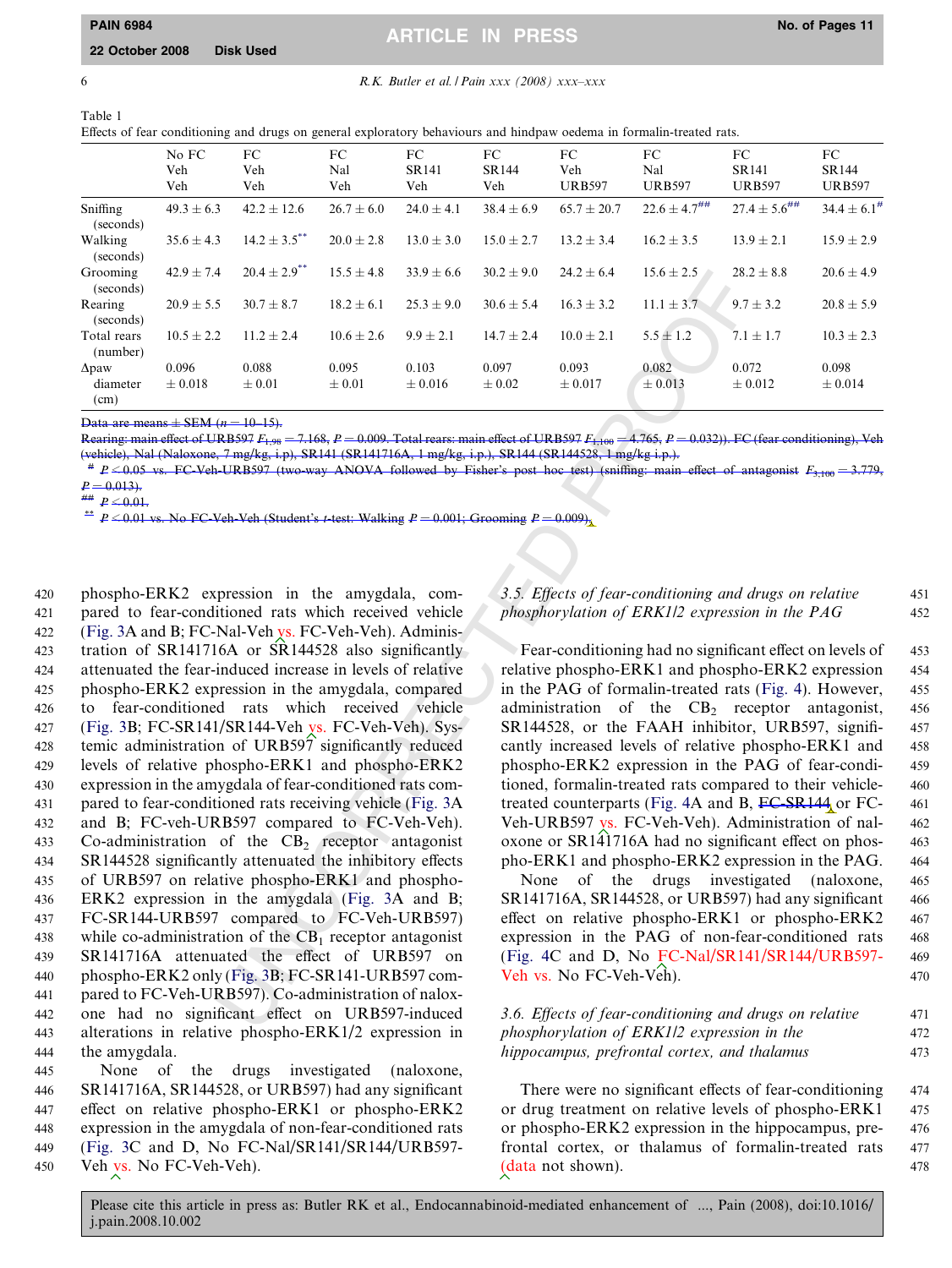R.K. Butler et al. / Pain xxx (2008) xxx–xxx

7

# <span id="page-7-0"></span>479 4. Discussion

 In this study, we demonstrate that the FAAH and endocannabinoid catabolism inhibitor, URB597, enhances analgesia expressed upon exposure to an aver- sively conditioned context (FCA). We also demonstrate that this URB597-mediated enhancement of FCA is abolished by pharmacological blockade of opioid recep-486 tors with naloxone. Furthermore, administration of  $CB<sub>1</sub>$ 487 or  $CB_2$  receptor antagonists independently attenuated the URB597-induced enhancement of FCA, suggesting that endocannabinoid-mediated FCA is also dependent 490 on  $CB_1$  and  $CB_2$  receptors. Additional results demon- strated an inverse relationship between pain- and fear- related behaviours and their pharmacological modula- tion. Moreover, FCA was associated with increased rel- ative expression of phospho-ERK in the amygdala, an effect prevented by drugs which either enhanced or attenuated FCA.

 The nature and magnitude of FCA observed here corroborates a number of studies demonstrating reduced nociceptive behaviour in rats re-exposed to a context previously paired with footshock [\[4,12,13,19,20,36\]](#page-10-0). Finn et al. [12] showed that systemic 502 administration of the  $CB_1$  receptor antagonist, SR141716A, attenuated FCA in rats, suggesting that endocannabinoids, levels of which are known to be increased during fear expression [29], may act at the

 $CB<sub>1</sub>$  receptor to mediate FCA. The results of the present  $506$ study, demonstrating enhancement of FCA following 507 systemic injection of URB597, an inhibitor of endocan- 508 nabinoid catabolism, and blockade of this URB597- 509 induced enhancement by the  $CB_1$  receptor antagonist 510 SR141716A, provide further support for this hypothesis. 511 The lack of effect of URB597 on formalin-evoked noci-<br>512 ceptive behaviour *per se* in the absence of conditioned 513 fear confirms that this compound is specifically modu- 514 lating FCA under the present experimental conditions 515 and supports the idea that an increase in endocannabi- 516 noid release during the expression of conditioned fear 517 underlies the expression of FCA. Studies by Hohmann 518 and colleagues have demonstrated that unconditioned 519 stress-induced analgesia (SIA) is also mediated by the 520 endocannabinoid system [\[8,21,39,40\]](#page-10-0). Thus, systemic 521 administration of URB597 enhances the increase in 522 tail-flick latency typically observed following exposure 523 to footshock, an effect blocked by the  $CB_1$  receptor 524 antagonist SR141716A [21]. These workers have also 525 provided evidence that the endocannabinoid system in 526 brain regions including the PAG [\[21\]](#page-10-0), rostral ventrome- 527 dial medulla [\[39\]](#page-10-0) and basolateral amygdala [\[8\]](#page-10-0) mediates 528 this form of endogenous analgesia. Clearly then, there is 529 evidence for a role of the endocannabinoid system in 530 mediating analgesia in response to both conditioned 531 and unconditioned stress. It remains to be determined 532 whether the mechanisms and neural substrates involved 533



Fig. 3. Quantitative analysis of the effects of fear-conditioning on relative phospho-ERK1 (A) and phospho-ERK2 (B) expression in the amygdala of formalin-treated rats and modulation by URB597 and/or naloxone, SR141716A, and SR144528. \*P < 0.05 vs. No FC-Veh-Veh (Student's t-test (B:  $P = 0.048$ )),  $^{++}P < 0.001$ ,  $^{++}P < 0.01$ ,  $^{+}P < 0.05$  vs. FC-Veh-Veh,  $^{ttH}P < 0.01$ ,  $^{tt}P < 0.05$  vs. FC-Veh-URB597 (two-way ANOVA followed by Fisher's post hoc test (A: antagonist \* URB597  $F_{3,80} = 3.556$ ,  $P = 0.018$ ; B: antagonist \* URB597  $F_{3,79} = 5.672$ ,  $P = 0.002$ ). Quantitative analysis of the effects of naloxone, SR141716A, SR144528, and URB597 on relative phospho-ERK1 (C) and phospho-ERK2 (D) expression in the amygdala of formalin-treated rats which were not fear-conditioned. Data are means  $\pm$  SEM ( $n = 9-11$ ). The dotted line represents control value (No FC-Veh-Veh) normalized to 100%. FC (fear conditioning), Veh (vehicle), Nal (Naloxone, 7 mg/kg, i.p.), SR141 (SR141716A, 1 mg/kg, i.p.), SR144 (SR144528, 1 mg/kg, i.p.).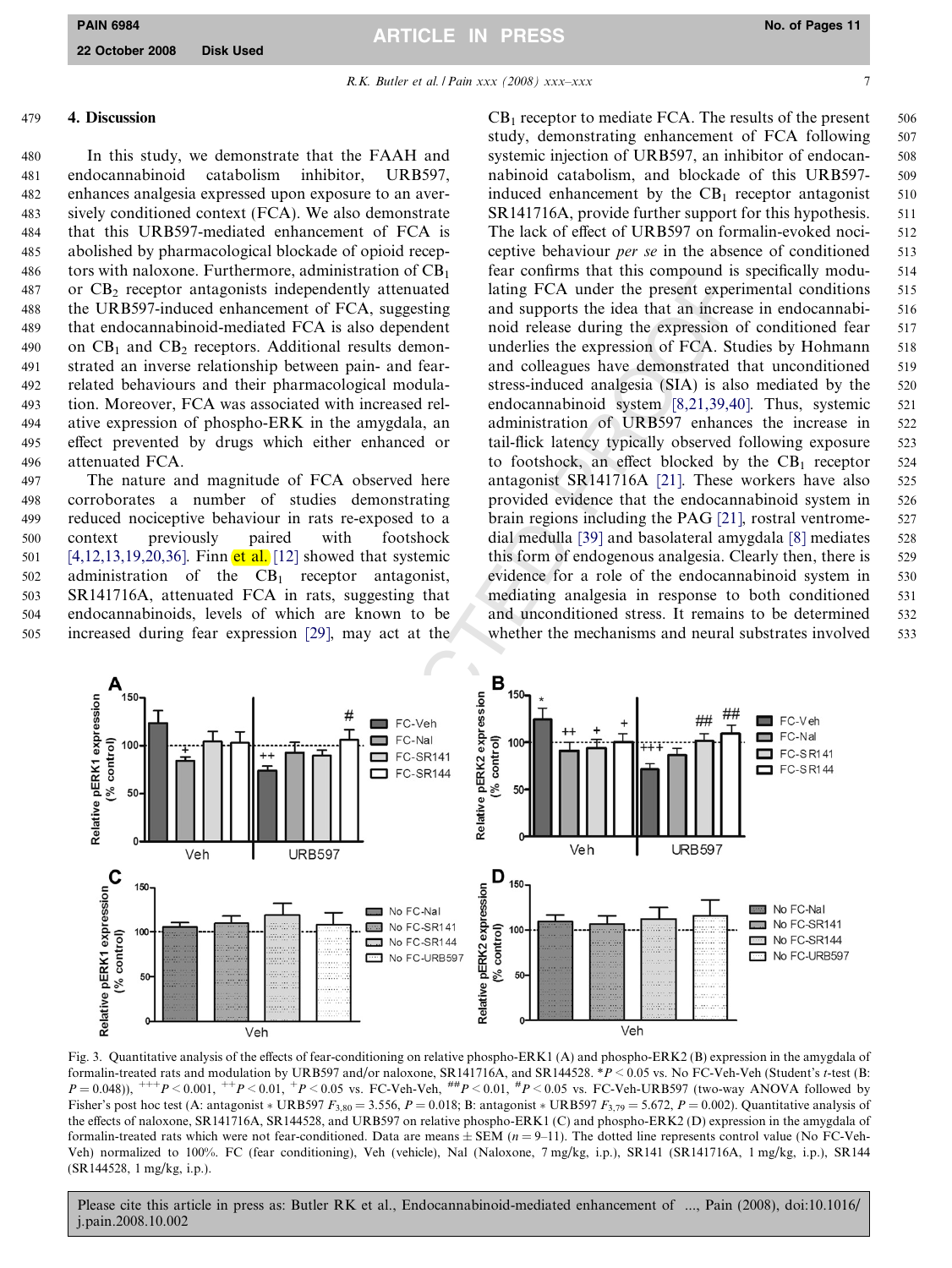<span id="page-8-0"></span>

Fig. 4. Quantitative analysis of the effects of fear-conditioning on relative phospho-ERK1 (A) and phospho-ERK2 (B) expression in the periaqueductal grey (PAG) of formalin-treated rats and modulation by URB597 and/or naloxone, SR141716A, and SR144528.  $^{++}P < 0.01$ ,  $+P < 0.05$  vs. FC-Veh-Veh (two-way ANOVA followed by Fisher's post hoc test (A: antagonist \* URB597  $F_{3,80} = 3.185$ ,  $P = 0.029$ ; B: antagonist \* URB597  $F_{3,76} = 4.644$ ,  $P = 0.005$ ). Quantitative analysis of the effects of naloxone, SR141716A, SR144528, and URB597 on relative phospho-ERK1 (C) and phospho-ERK2 (D) expression in the PAG of formalin-treated rats which were not fear-conditioned. Data are means  $\pm$  SEM ( $n = 9-11$ ). The dotted line represents control value (No FC-Veh-Veh) normalized to 100%. FC (fear conditioning), Veh (vehicle), Nal

 are common to both forms, but recent evidence from our laboratory suggests this may not be the case [36] . In addition, the present study revealed that the URB597-mediated enhancement of FCA was also blocked by the selective CB <sup>2</sup> receptor antagonist SR144528. There is a body of evidence supporting a role 540 for the  $CB_2$  receptor in analgesia (for review see [24]). The possibility that this cannabinoid receptor subtype may also be involved in mediating analgesia expressed following exposure to psychological, conditioned stress is intriguing, particularly in light of recent evidence sug-545 gesting that the  $CB_2$  receptor may also be expressed sup- raspinally [\[17,32,43\].](#page-10-0) In the present study, neither the CB<sub>1</sub> nor the CB<sub>2</sub> receptors antagonists, administered alone, attenuated FCA. The lack of effect of the CB 2 549 antagonist is in agreement with Hohmann et al. [21] and suggests that activation of this subtype in response to conditioned or unconditioned stress may be insuffi- cient to mediate this form of endogenous analgesia in the absence of FAAH inhibition. Systemic administra- tion of the CB<sub>1</sub> receptor antagonist has, however, been shown previously to attenuate FCA [\[12\]](#page-10-0) and the lack of effect in the present study may be due to the difference in time of administration (60 min prior to context re- exposure here versus 30 min in Finn et al. [\[12\]\)](#page-10-0) and/or increased injection-related stress in the present study which employed two i.p. injections to awake rats versus Finn et al. [\[12\]](#page-10-0) which employed just a single i.p. injection

to anaesthetised rats. Nevertheless, the  $CB<sub>1</sub>$  receptor 562 dependency of the URB597-mediated enhancement of 563 FCA highlights the importance of this cannabinoid 564 receptor subtype in analgesia associated with aversion. 565 A final point of consideration with respect to the mech- 566 anism of action of URB597 relates to evidence demon- 567 strating that this compound may also activate non- 568 cannabinoid receptor targets, including members of 569 the transient receptor potential (TRP) ion channel 570 superfamily. URB597 may indirectly activate TRPV1 571 via the increase in anandamide which results from 572 FAAH inhibition [\[9\].](#page-10-0) Furthermore, it has recently been 573 proposed that URB597 is a direct agonist at TRPA1 574 [31]. TRPV1 does not appear to mediate SIA [\[39\],](#page-10-0) but 575 the role of TRPA1 in endogenous analgesia remains to 576 be determined. 577

The effects of naloxone here corroborate previous 578 reports demonstrating attenuation of FCA following 579 pharmacological blockade of opioid receptors [\[18,19\]](#page-10-0) . 580 We also demonstrate that the enhancement of FCA by 581 URB597 is prevented by naloxone, suggesting a role 582 for opioid receptors in endocannabinoid-mediated 583 FCA. Previous studies have shown that (a) cannabinoid 584 and mu-opioid receptor agonists act synergistically to 585 induce anti-nociception [\[33,45\]](#page-10-0) and (b) anti-nociceptive 586 effects of the FAAH inhibitors URB597  $[23]$  and 587 OL135 [\[7\]](#page-10-0) are blocked by naloxone. Recent evidence 588 at the molecular level suggests that the  $CB<sub>1</sub>$  and mu-opi- 589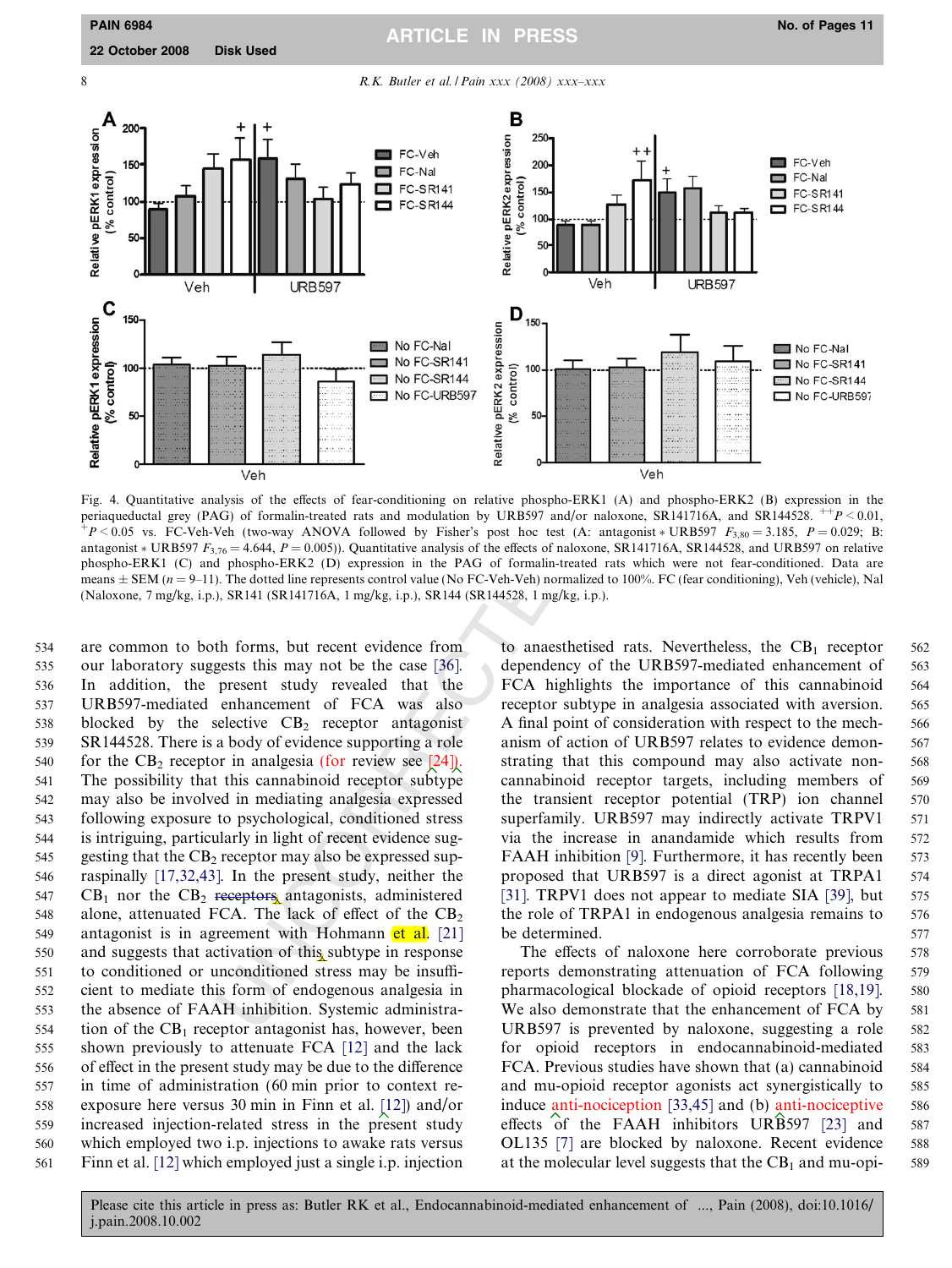#### R.K. Butler et al. / Pain xxx (2008) xxx–xxx

<span id="page-9-0"></span> oid receptors may heterodimerize [\[34\].](#page-10-0) While the extent to which this putative molecular mechanism of crosstalk functions in vivo remains unknown, our data suggest that cannabinoid/opioid receptor interactions may extend to modulation of endogenous analgesia expressed during fear. Indeed, the abolition by naloxone of FCA in both vehicle- and URB597-treated rats may indicate that endogenous opioids are a final common step in the neurotransmitter pathways involved in this model of FCA.

 The reduction in nociceptive behaviour during FCA was associated with an increase in conditioned aversive freezing while ultrasounding. Furthermore, the enhance- ment of FCA with URB597 occurred with a concomi- tant increase in conditioned aversive behaviours. In 605 contrast, the attenuation by opioid,  $CB_1$ , or  $CB_2$  recep- tor antagonists of both FCA, and its enhancement by URB597, was associated with a decrease in conditioned aversive behaviours. These data support a number of studies demonstrating an inverse relationship between the pain- and fear-related behaviours and suggesting that conditioned aversive behaviour and analgesia are mediated by common, overlapping neural substrates [\[11\].](#page-10-0) However, there is also evidence suggesting that it is possible to pharmacologically modulate FCA without 615 altering fear responding [19] and  $\overline{vice versa}$  [26,36]. On this point, we concur with Harris and Westbrook [18] who concluded that fear is sufficient but not necessary for analgesic responses to environmental stimuli [18] .

and the particular particular PROSE and the CR is observed, associated with methods in increase in nonditioned averation in the CB, receptor antigomorologing. Furthermore, the enhanced are the method of the CR increase in Assessment of intracellular signaling can provide valuable insight into molecular correlates of animal behaviour and its pharmacological modulation. Previ- ous work has demonstrated coupling of the MAPK pathway to both mu-opioid [15] and cannabinoid recep- tor [\[2\]](#page-10-0) activation. Moreover, evidence suggests amyg- dala ERK activation plays a functional role in peripheral hypersensitivity during the formalin test [6] and in the consolidation [38] and reconsolidation [10] of conditioned fear. There is also evidence for altered fear-induced expression of phospho-ERKs in the amyg-630 dala of mice lacking the  $CB_1$  receptor [5]. To date, how- ever, no studies have investigated alterations in 632 supraspinal MAPK signaling associated with FCA. Here, we demonstrate for the first time that expression of FCA is associated with increased expression of phos- pho-ERK2 in the amygdaloid complex. This increase was attenuated by administration of the antagonists nal- oxone, SR141716A, or SR144528, suggesting that opi-638 oid or endocannabinoid signaling through opioid,  $CB<sub>1</sub>$  or CB <sup>2</sup> receptors may mediate phosphorylation of ERK2 during FCA. However, we also observed decreased phospho-ERK2 and phospho-ERK1 expres- sion in the amygdaloid complex following endocannab- inoid-mediated enhancement of FCA by URB597. That is, attenuation of fear-induced phospho-ERK expres-sion in the amygdaloid complex accompanied both the

hyperalgesic effect of naloxone and the hyopalgesic effect Q2 646 of URB597 in this FCA model. This apparent dichot- 647 omy suggests that alterations in ERK1/2 phosphoryla- 648 tion in this brain region may not be causally related to 649 expression of FCA or its modulation by cannabinoids 650 or opioids. In the PAG, expression of FCA was not 651 associated with altered expression of phospho-ERK1/ 652 2. The URB597-mediated enhancement of FCA was, 653 however, associated with increased expression of phos- 654 pho-ERK1/2 in the PAG. Here again though, the find- 655 ing that the  $CB_2$  receptor antagonist, SR144528 also 656 increased phospho-ERK1/2 expression in the PAG but 657 had no effect on FCA suggests that ERK phosphoryla- 658 tion in the PAG, as in the amygdala, may not be directly 659 coupled to FCA. Activation of the  $\overline{CB_1}$  receptor, which 660 is increased after administration of URB597, has been 661 shown to increase or decrease phosphorylation of 662 ERK. No fear- or drug-induced alterations in phos- 663 pho-ERK1/2 expression were detected in the hippocam- 664 pus, prefrontal cortex, and thalamus but one cannot 665 exclude the possibility that the temporal profile of 666 ERK1/2 phosphorylation in these regions differs from  $667$ that in the amygdaloid complex and PAG. 668

In conclusion, this study has demonstrated that 669 pharmacological inhibition of endocannabinoid 670 degradation enhances FCA and that this endocannab- 671 inoid-mediated response is abolished following phar- 672 macological blockade of opioid, CB <sup>1</sup> and CB 673 receptors. Discrete fear- and drug-induced alterations 674 in phospho-ERK1/2 expression were observed in the  $675$ amygdaloid complex and PAG but these were not 676 consistent with a causal role for MAPK signaling 677 in FCA. These data represent an advancement in 678 our understanding of the pharmacology and molecu- 679 lar neurobiology of this form of potent endogenous 680 analgesia. 681

| <b>Conflict of interest statement</b> |  |
|---------------------------------------|--|
|                                       |  |

| The authors declare no conflict of interest. | 683    |
|----------------------------------------------|--------|
| $\equiv$ Uncited reference                   | 684    |
| [37].                                        | Q1 685 |

#### Acknowledgement 686

This work was supported by a grant from Science 687 Foundation Ireland. 688

#### References 689

[1] Amit Z, Galina ZH. Stress-induced analgesia: adaptive pain 690 suppression. Physiol Rev 1986;66:1091-120. 691

Please cite this article in press as: Butler RK et al., Endocannabinoid-mediated enhancement of ..., Pain (2008), doi:10.1016/ j.pain.2008.10.002

9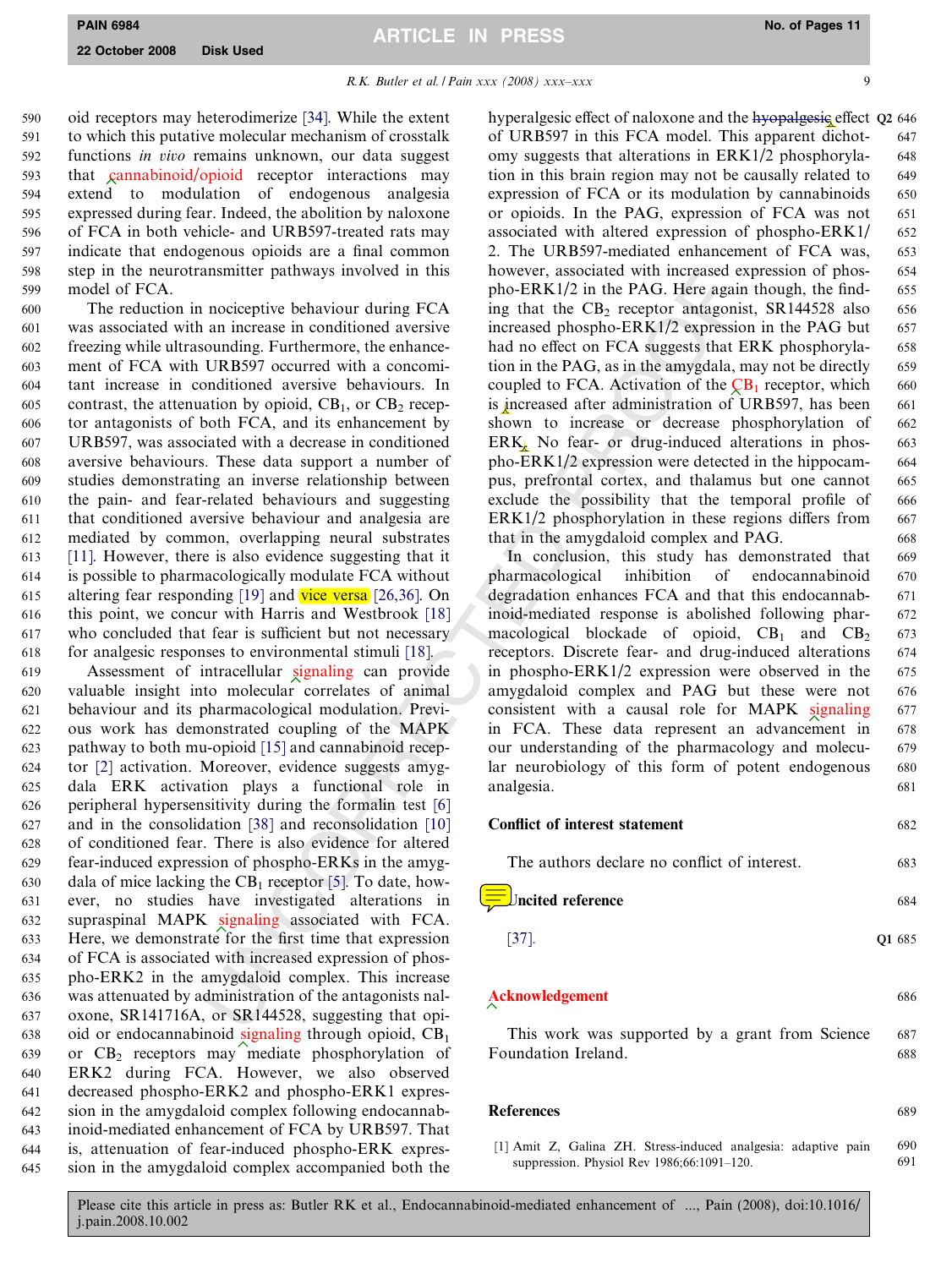# 10  $R.K.$  Butler et al. *| Pain xxx* (2008)  $xxxx = xx$

- 692 [2] Bouaboula M, Poinot-Chazel C, Bourrie B, Canat X, Calandra B, 693 Rinaldi-Carmona M, et al. Activation of mitogen-activated 694 protein kinases by stimulation of the central cannabinoid receptor 695 CB1. Biochem J 1995;312:637–41.<br>696 531 Bradford MM. A rapid and sensit
- $696$  [3] Bradford MM. A rapid and sensitive method for the quantitation  $697$  of microgram quantities of protein utilizing the principle of of microgram quantities of protein utilizing the principle of 698 protein-dye binding. Anal Biochem 1976;72:248–54.
- 699 [4] Calcagnetti DJ, Helmstetter FJ, Fanselow MS. Quaternary 700 naltrexone reveals the central mediation of conditional opioid<br>701 nalessia Pharmacol Biochem Behav 1987:27:529–31 analgesia. Pharmacol Biochem Behav 1987;27:529-31.
- 702 [5] Cannich A, Wotjak CT, Kamprath K, Hermann H, Lutz B, 703 Marsicano G, et al. CB1 cannabinoid receptors modulate kinase 704 and phosphatase activity during extinction of conditioned fear in<br>705 mice Learn Mem 2004:11:625-32 705 mice. Learn Mem 2004;11:625–32.<br>706 [6] Carrasquillo Y. Gereau RWt. A
- [6] Carrasquillo Y, Gereau RWt. Activation of the extracellular 707 signal-regulated kinase in the amygdala modulates pain percep-708 tion. J Neurosci 2007;27:1543–51.<br>709 171 Chang L. Luo L. Palmer JA Sui
- 709 [7] Chang L, Luo L, Palmer JA, Sutton S, Wilson SJ, Barbier AJ, et al. Inhibition of fatty acid amide hydrolase produces analgesia 711 by multiple mechanisms. Br J Pharmacol 2006;148:102–13.
- 712 [8] Connell K, Bolton N, Olsen D, Piomelli D, Hohmann AG. Role 713 of the basolateral nucleus of the amygdala in endocannabinoid-<br>714 onediated stress-induced analysis. Neurosci. Lett. mediated stress-induced analgesia. Neurosci. Lett. 715 2006;397:180–4.
- 716 [9] Di Marzo V, Blumberg PM, Szallasi A. Endovanilloid signaling in 717 pain. Curr. Opin. Neurobiol. 2002;12:372–9.<br>718 [10] Dovere V, Debiec J, Monfils MH, Schaf
- 718 [10] Doyere V, Debiec J, Monfils MH, Schafe GE, LeDoux JE. Synapse-specific reconsolidation of distinct fear memories in the 720 lateral amygdala. Nat Neurosci 2007;10:414–6.
- 721 [11] Fanselow MS, Helmstetter FJ. Conditional analgesia, defensive 722 freezing, and benzodiazepines. Behav Neurosci 1988;102:233–43.
- [12] Finn DP, Beckett SR, Richardson D, Kendall DA, Marsden CA, 724 Chapman V, et al. Evidence for differential modulation of 725 conditioned aversion and fear-conditioned analgesia by CB1 726 receptors. Eur J Neurosci 2004;20:848–52.<br>727 1131 Finn DP. Jhaveri MD. Beckett SR. M
- [13] Finn DP, Jhaveri MD, Beckett SR, Madjd A, Kendall DA, 728 Marsden CA, et al. Behavioral, central monoaminergic and 729 hypothalamo-pituitary-adrenal axis correlates of fear-conditioned<br>730 analgesia in rats. Neuroscience 2006:138:1309-17. 730 analgesia in rats. Neuroscience 2006;138:1309–17.
- [14] Finn DP, Jhaveri MD, Beckett SR, Roe CH, Kendall DA, 732 Marsden CA, et al. Effects of direct periaqueductal grey admin-733 istration of a cannabinoid receptor agonist on nociceptive and<br>734 aversive responses in rats. Neuropharmacology 2003:45:594-604. 734 aversive responses in rats. Neuropharmacology 2003;45:594–604.
- [15] Fukuda K, Kato S, Morikawa H, Shoda T, Mori K. Functional 736 coupling of the delta-, mu-, and kappa-opioid receptors to 737 mitogen-activated protein kinase and arachidonate release in 738 Chinese hamster ovary cells. J Neurochem 1996;67:1309–16.
- 739 [16] Geuze E, Westenberg HG, Jochims A, de Kloet CS, Bohus M, Vermetten E, et al. Altered pain processing in veterans with 741 posttraumatic stress disorder. Arch Gen Psychiatry 742 2007;64:76–85.
- 743 [17] Gong JP, Onaivi ES, Ishiguro H, Liu QR, Tagliaferro PA, Brusco A, et al. Cannabinoid CB2 receptors: immunohistochemical 745 localization in rat brain. Brain Res 2006;1071:10–23.
- 746 [18] Harris JA, Westbrook RF. Effects of midazolam and naloxone in 747 rats tested for sensitivity/reactivity to formalin pain in a familiar,<br>748 novel or aversively conditioned environment. Psychopharmacol-748 novel or aversively conditioned environment. Psychopharmacol-<br>749 0 w 1994:115:65–72. ogy 1994;115:65-72.
- 750 [19] Helmstetter FJ, Fanselow MS. Effects of naltrexone on learning 751 and performance of conditional fear-induced freezing and opioid 752 analgesia. Physiol Behav 1987;39:501–5.
- 753 [20] Helmstetter FJ, Fanselow MS. Strain differences in reversal of 754 conditional analgesia by opioid antagonists. Behav Neurosci 755 1987;101:735–7.
- 756 [21] Hohmann AG, Suplita RL, Bolton NM, Neely MH, Fegley D, 757 Mangieri R, et al. An endocannabinoid mechanism for stressinduced analgesia. Nature 2005;435:1108-12.
- [22] Jayamanne A, Greenwood R, Mitchell VA, Aslan S, Piomelli D, 759 Vaughan CW, et al. Actions of the FAAH inhibitor URB597 in 760 neuropathic and inflammatory chronic pain models. Br J Phar- 761 macol 2006;147:281–8. 762<br>Ibayeri MD Bichardson D. Kendall DA Barrett DA Chanman 763
- [23] Jhaveri MD, Richardson D, Kendall DA, Barrett DA, Chapman V. Analgesic effects of fatty acid amide hydrolase inhibition in a 764 rat model of neuropathic pain. J Neurosci 2006;26:13318–27. 765
- [24] Jhaveri MD, Sagar DR, Elmes SJ, Kendall DA, Chapman V. 766 Cannabinoid CB2 receptor-mediated anti-nociception in models 767 of acute and chronic pain. Mol Neurobiol 2007;36:26–35. 768
- [25] Kathuria S, Gaetani S, Fegley D, Valino F, Duranti A, Tontini A, 769 et al. Modulation of anxiety through blockade of anandamide 770 hydrolysis. Nat Med 2003;9:76–81. 771<br>Kinscheck JB, Watkins JB, Mayer DJ, Fear is not critical to 772
- [26] Kinscheck IB, Watkins LR, Mayer DJ. Fear is not critical to 772 classically conditioned analgesia: the effects of periaqueductal gray lesions and administration of chlordiazepoxide. Brain Res 774 1984;298:33–44. 775
- [27] Madden Jt, Akil H, Patrick RL, Barchas JD. Stress-induced 776 parallel changes in central opioid levels and pain responsiveness in the rat. Nature 1977;265:358–60. 778
- [28] Maldonado R, Valverde O. Participation of the opioid system in 779 cannabinoid-induced antinociception and emotional-like 780 responses. Eur Neuropsychopharmacol 2003;13:401-10.
- [29] Marsicano G, Wotjak CT, Azad SC, Bisogno T, Rammes G, 782 Cascio MG, et al. The endogenous cannabinoid system controls 783 extinction of aversive memories. Nature 2002;418:530–4. 784
- [31] Niforatos W, Zhang XF, Lake MR, Walter KA, Neelands T, 785 Holzman TF, et al. Activation of TRPA1 channels by the fatty acid amide hydrolase inhibitor 3'-carbamoylbiphenyl-3-yl cyclo- 787 hexylcarbamate (URB597). Mol Pharmacol 2007;71:1209–16. 788
- [32] Onaivi ES, Ishiguro H, Gong JP, Patel S, Perchuk A, Meozzi PA, 789 et al. Discovery of the presence and functional expression of cannabinoid CB2 receptors in brain. Ann NY Acad Sci 791 2006;1074:514–36. 792
- CT. Kemmptal K. Hermann II. Leut. B. (25) Kathurias C. Setsin S. Getsin S. Getsin S. Getsin S. Column (1993) (1993) (1993) (1994) (1993) (1994) (1994) (1994) (1994) (1994) (1994) (1994) (1994) (1994) (1994) (1994) (1994) [33] Pugh Jr G, Smith PB, Dombrowski DS, Welch SP. The role of 793 endogenous opioids in enhancing the antinociception produced by the combination of delta 9-tetrahydrocannabinol and mor- 795 phine in the spinal cord. J Pharmacol Exp Ther 796<br>1996-279-608-16 1996;279:608-16.
	- [34] Rios C, Gomes I, Devi LA. Mu opioid and CB1 cannabinoid 798 receptor interactions: reciprocal inhibition of receptor signaling 799 and neuritogenesis. Br J Pharmacol 2006;148:387–95. 800
	- [35] Roche M, Kelly JP, O'Driscoll M, Finn DP. Augmentation of 801 endogenous cannabinoid tone modulates lipopolysaccharide- 802 induced alterations in circulating cytokine levels in rats. Immu- 803 nology 2008. 804
	- [36] Roche M, O'Connor E, Diskin C, Finn DP. The effect of CB $(1)$  805 receptor antagonism in the right basolateral amygdala on condi-<br>
	806 tioned fear and associated analgesia in rats. Eur J Neurosci tioned fear and associated analgesia in rats. Eur J Neurosci 2007;26:2643–53. 808
	- [37] Rueda D, Navarro B, Martinez-Serrano A, Guzman M, Galve- 809 Roperh I. The endocannabinoid anandamide inhibits neuronal 810<br>progenitor cell differentiation through attenuation of the Rap1/B- 811 progenitor cell differentiation through attenuation of the Rap1/B-Raf/ERK pathway. J Biol Chem 2002;277:46645–50. 812
	- [38] Schafe GE, Atkins CM, Swank MW, Bauer EP, Sweatt JD, 813 LeDoux JE, et al. Activation of ERK/MAP kinase in the 814<br>amygdala is required for memory consolidation of paylovian fear 815 amygdala is required for memory consolidation of pavlovian fear conditioning. J Neurosci 2000;20:8177–87. 816
	- [39] Suplita 2nd RL, Farthing JN, Gutierrez T, Hohmann AG. 817 Inhibition of fatty-acid amide hydrolase enhances cannabinoid 818 stress-induced analgesia: sites of action in the dorsolateral 819 periaqueductal gray and rostral ventromedial medulla. Neuro- 820 pharmacology 2005;49:1201–9. 821
	- [40] Suplita 2nd RL, Gutierrez T, Fegley D, Piomelli D, Hohmann 822 AG. Endocannabinoids at the spinal level regulate, but do not 823 mediate, nonopioid stress-induced analgesia. Neuropharmacology 824<br>2006:50:372-9. 825 2006;50:372-9.

<span id="page-10-0"></span>